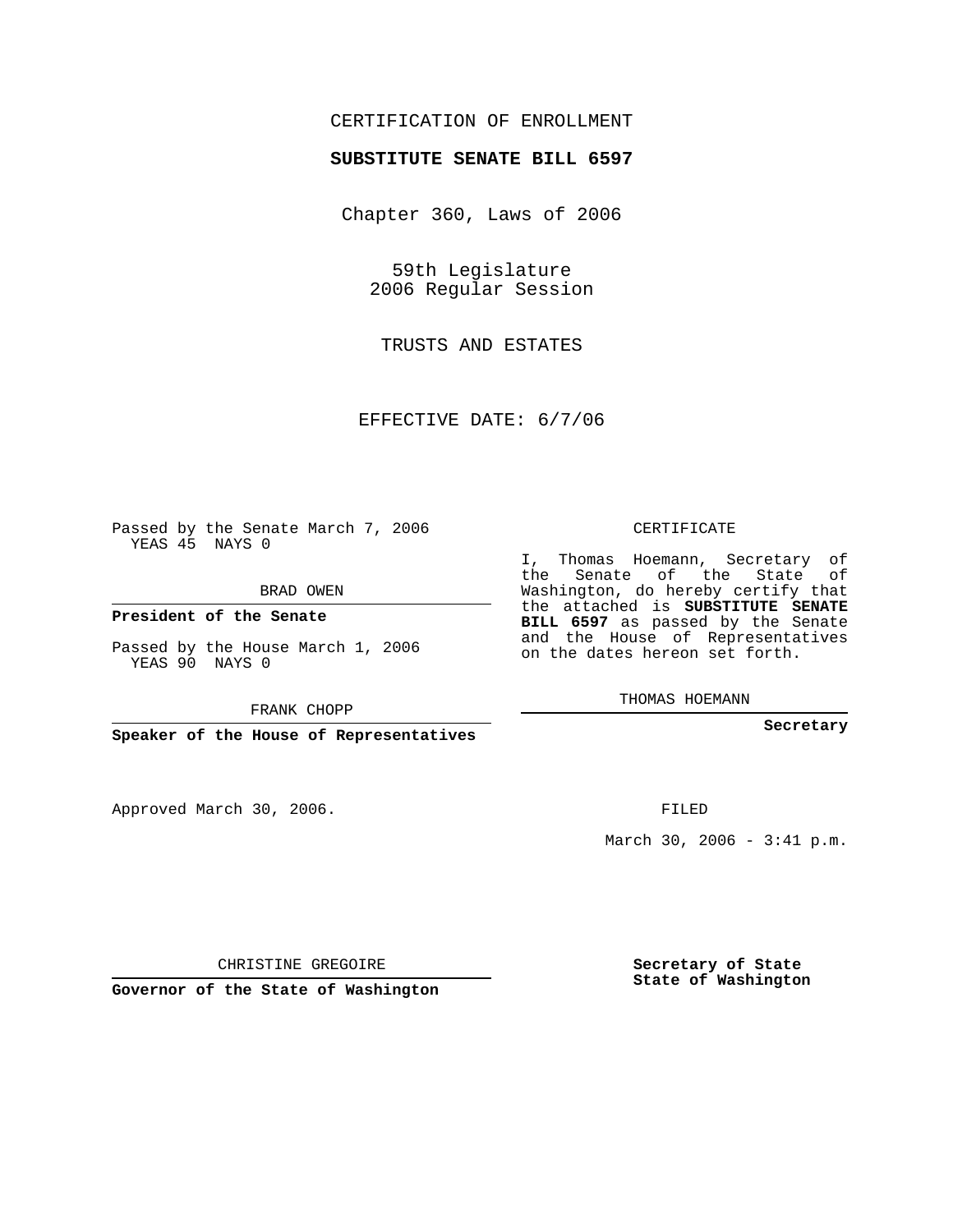## **SUBSTITUTE SENATE BILL 6597** \_\_\_\_\_\_\_\_\_\_\_\_\_\_\_\_\_\_\_\_\_\_\_\_\_\_\_\_\_\_\_\_\_\_\_\_\_\_\_\_\_\_\_\_\_

\_\_\_\_\_\_\_\_\_\_\_\_\_\_\_\_\_\_\_\_\_\_\_\_\_\_\_\_\_\_\_\_\_\_\_\_\_\_\_\_\_\_\_\_\_

AS AMENDED BY THE HOUSE

Passed Legislature - 2006 Regular Session

## **State of Washington 59th Legislature 2006 Regular Session**

**By** Senate Committee on Judiciary (originally sponsored by Senators Johnson, Kline, Weinstein and Esser)

READ FIRST TIME 02/03/06.

 AN ACT Relating to trusts and estates; amending RCW 11.104A.040, 11.104A.050, 11.108.010, 11.108.025, 11.108.060, 11.108.900, 11.95.070, 11.24.020, 11.96A.030, 6.32.250, 19.36.020, 11.62.005, and 11.62.010; adding a new section to chapter 11.108 RCW; adding a new section to chapter 11.96A RCW; adding a new section to chapter 11.95 RCW; and creating a new section.

7 BE IT ENACTED BY THE LEGISLATURE OF THE STATE OF WASHINGTON:

 8 **Sec. 1.** RCW 11.104A.040 and 2002 c 345 s 106 are each amended to 9 read as follows:

 (a)(1) In this section, "beneficiary" means a person who has an interest in the trust to be converted and who has the legal capacity to act in his, her, or its own right with respect to all actions that such person may take under this section.

14 (2) In this section, "unitrust" means both a trust converted into 15 a unitrust under this section and a trust initially established as a 16 unitrust. Unless inconsistent with the terms of the trust or will, 17 subsections (f), (g), (h), (i), and (m) of this section apply to the 18 unitrust initially so established.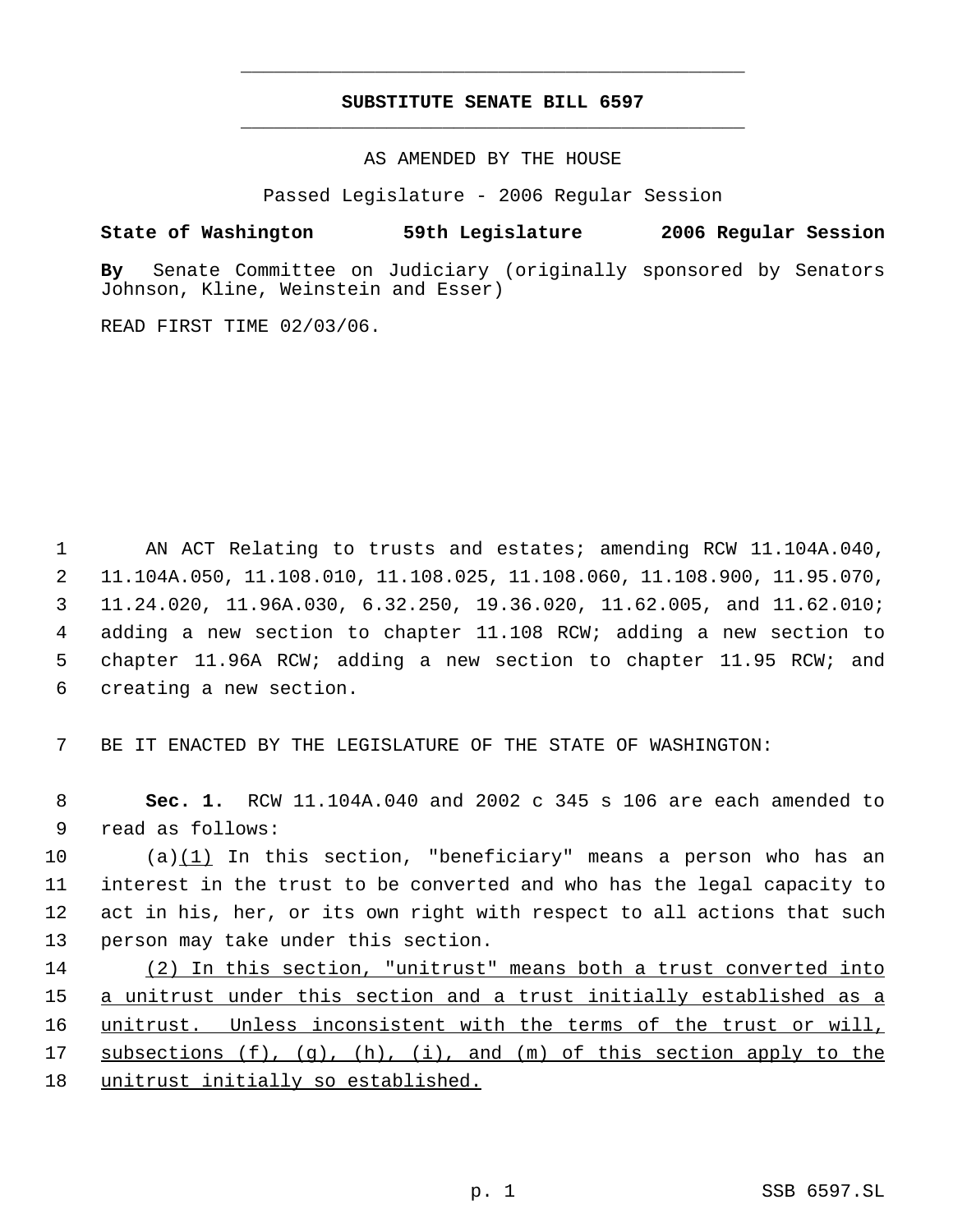(b) Unless expressly prohibited by the terms of the trust, a trustee may release the power to make adjustments under RCW 11.104A.020 and convert a trust into a unitrust as described in this section if all of the following apply:

 (1) The trustee determines that the conversion will enable the trustee better to carry out the intent of the settlor or testator and the purposes of the trust.

 (2) The trustee gives written notice of the trustee's intention to release the power to adjust and to convert the trust into a unitrust and of how the unitrust will operate, including what initial decisions 11 the trustee will make under this section, to ((all beneficiaries)) each 12 beneficiary who, on the date the notice is given:

13 (i) ((Who are currently eligible to receive income from the trust)) Is a distributee or permissible distributee of trust income or 15 principal; or

16 (ii) ((Who would receive, if no powers of appointment were exercised, a distribution of principal if the trust were to terminate 18 immediately before the notice is given)) Would be a distributee or permissible distributee of trust principal if the interests of the distributees described in (2)(i) of this subsection terminated and the trust then terminated immediately before the notice was given and if no powers of appointment were exercised.

 (3) There is at least one beneficiary under (2)(i) of this subsection and at least one other person who is a beneficiary under (2)(ii) of this subsection.

 (4) No beneficiary objects to the conversion to a unitrust in a writing delivered to the trustee within sixty days after the notice is given under (2) of this subsection.

 (c) The parties, as defined by RCW 11.96A.030(4), may agree to convert a trust to or from a unitrust by means of a binding agreement under chapter 11.96A RCW.

 (d)(1) The trustee may petition the court under chapter 11.96A RCW to order a conversion to a unitrust if either of the following apply:

 (i) A party, as defined by RCW 11.96A.030(4), timely objects to the conversion to a unitrust; or

 (ii) There are no beneficiaries under (2)(i) and (ii) of this subsection.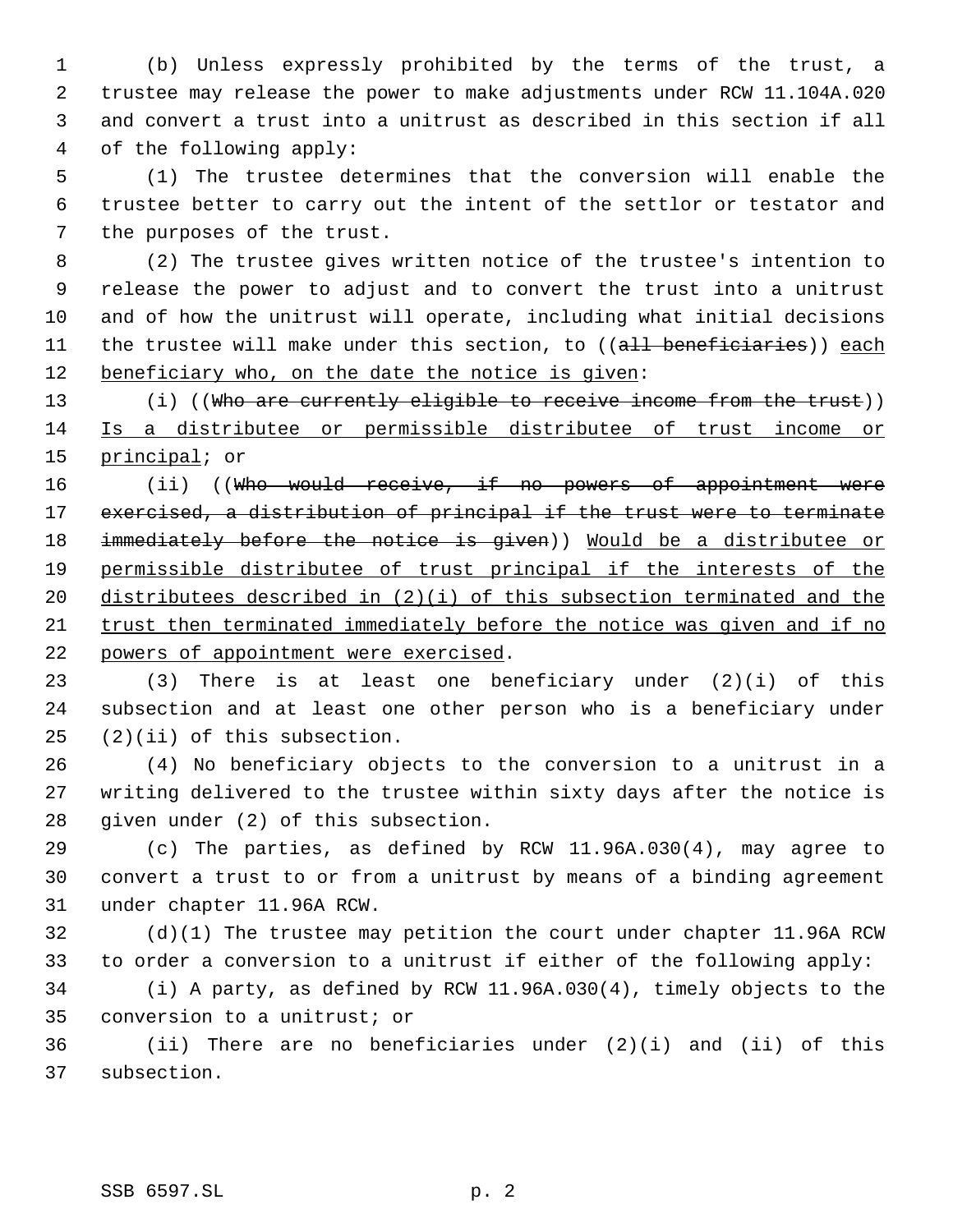(2) A party, as defined by RCW 11.96A.030(4), may request a trustee to convert to a unitrust. If the trustee does not convert, the party, as defined by RCW 11.96A.030(4), may petition the court to order the conversion.

 (3) The court shall approve the conversion or direct the requested conversion if the court concludes that the conversion will enable the trustee to better carry out the intent of the settlor or testator and the purposes of the trust.

 (e) In deciding whether to exercise a power to convert to a unitrust under this section, a trustee may consider, among other things, the factors set forth in RCW 11.104A.020(b).

 (f) After a trust is converted to a unitrust, all of the following apply:

 (1) The trustee shall follow an investment policy seeking a total return for the investments held by the trust, whether the return is to be derived:

(i) From appreciation of principal;

(ii) From earnings and distributions from principal; or

(iii) From both.

 (2) The trustee shall make regular distributions in accordance with the terms of the trust, or the terms of the will, as the case may be, construed in accordance with the provisions of this section.

 (3) Unless expressly prohibited by the terms of the trust, the term "income" in the terms of a trust or a will means an annual 25 distribution, the "unitrust distribution," equal to the percentage, the "payout percentage," that is no less than three percent and no more 27 than five percent and that the trustee may determine in the trustee's 28 discretion from time to time, or, if the trustee makes no 29 determination, that shall be four percent $((, -$ the "payout percentage,")) of the net fair market value of the trust's assets, whether such assets would be considered income or principal under other provisions of this chapter, averaged over the lesser of:

(i) The three preceding years; or

(ii) The period during which the trust has been in existence.

 (g) The trustee may in the trustee's discretion from time to time determine all of the following:

(1) The effective date of a conversion to a unitrust.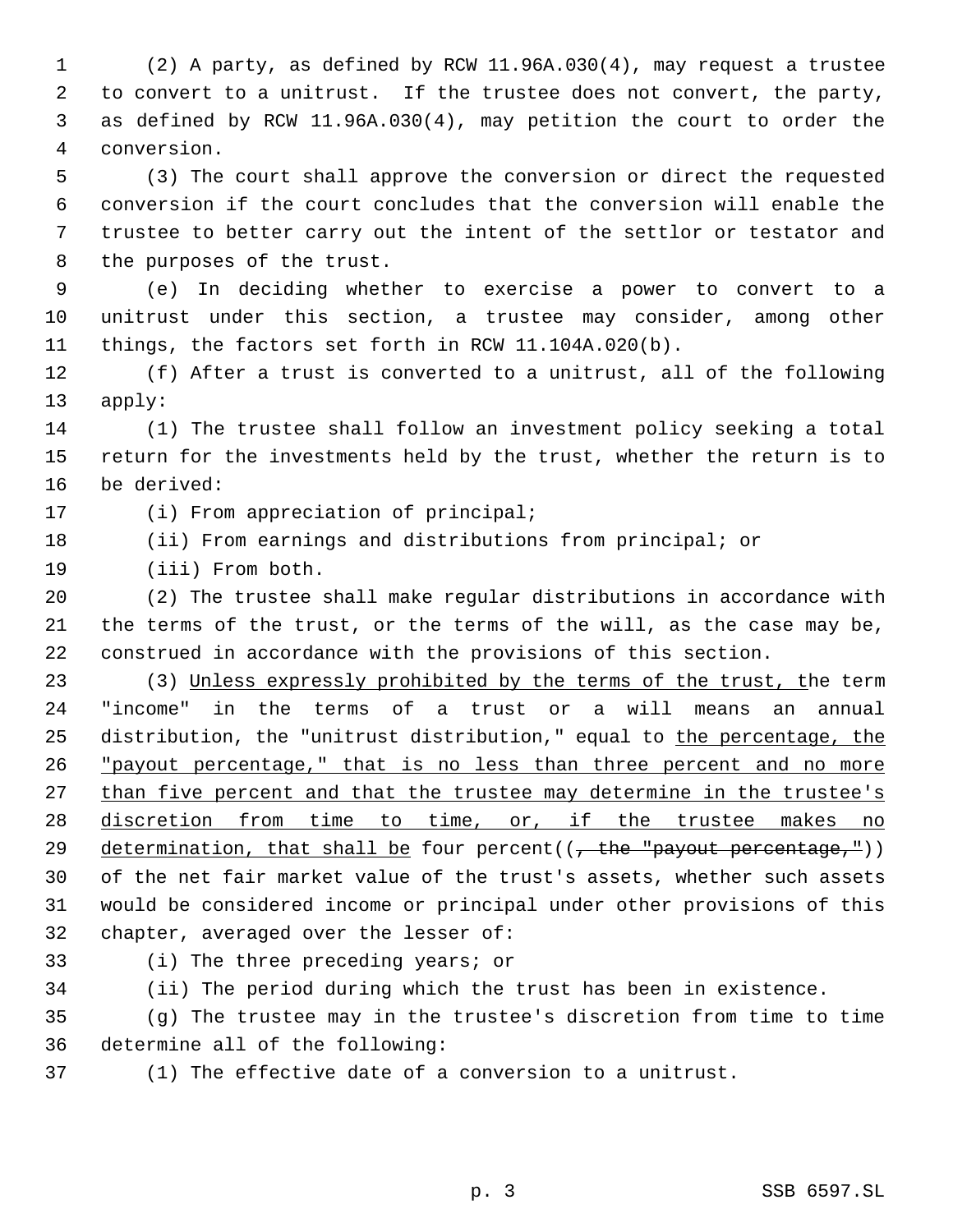(2) The provisions for prorating a unitrust distribution for a short year in which a beneficiary's right to payments commences or ceases.

(3) The frequency of unitrust distributions during the year.

 (4) The effect of other payments from or contributions to the trust on the trust's valuation.

 (5) Whether to value the trust's assets annually or more frequently.

(6) What valuation dates to use.

 (7) How frequently to value nonliquid assets and whether to estimate their value.

 (8) Whether to omit from the calculations trust property occupied or possessed by a beneficiary.

 (9) Any other matters necessary for the proper functioning of the unitrust.

 (h)(1) Expenses which would be deducted from income if the trust were not a unitrust may not be deducted from the unitrust distribution.

 (2) Unless otherwise provided by the terms of the trust, the unitrust distribution shall be paid from net income, as such term would be determined if the trust were not a unitrust. To the extent net income is insufficient, the unitrust distribution shall be paid from net realized short-term capital gains. To the extent net income and net realized short-term capital gains are insufficient, the unitrust distribution shall be paid from net realized long-term capital gains. To the extent net income and net realized short-term and long-term capital gains are insufficient, the unitrust distribution shall be paid from the principal of the trust.

 (3) To the extent necessary to cause gains from the sale or 29 exchange of unitrust assets to be treated as income under any federal, state, or local income tax (for example, section 643 of the Internal Revenue Code and its regulations, including Treasury Regulation § 1.643(b)-1, as amended or renumbered), the trustee has the discretionary power to allocate the gains to income, so long as the power is reasonably and impartially exercised.

 (i) The trustee or, if the trustee declines to do so, a beneficiary may petition the court:

37 (1) To ((select a)) change the payout percentage ((different than 38 four percent)).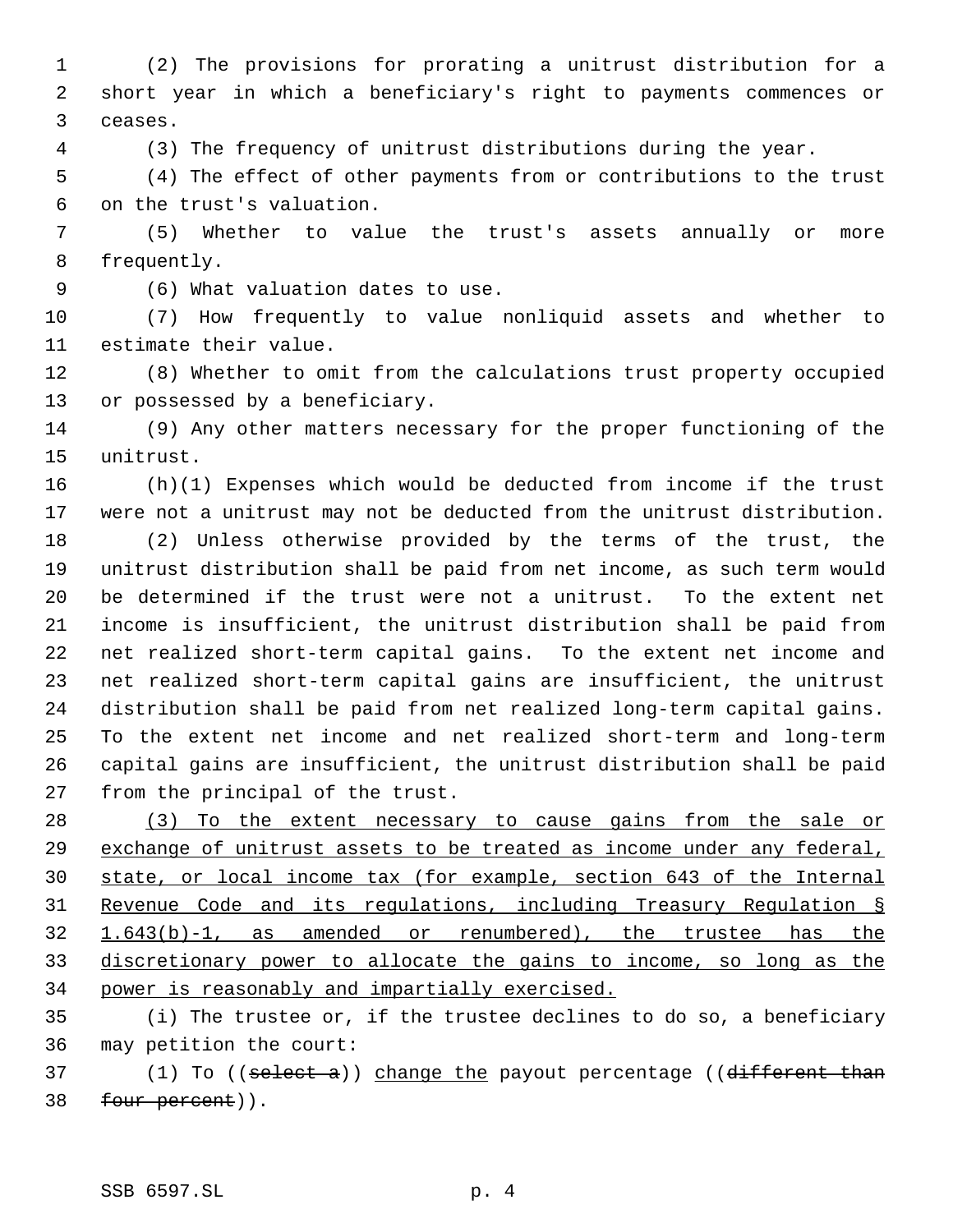(2) To provide for a distribution of net income, as would be determined if the trust were not a unitrust, in excess of the unitrust distribution if such distribution is necessary to preserve a tax benefit.

 (3) To average the valuation of the trust's net assets over a period other than three years.

(4) To reconvert from a unitrust.

 (j) Upon a reconversion, the power to adjust under RCW 11.104A.020 is revived.

 (k) A conversion to a unitrust does not affect a provision in the terms of a trust directing or authorizing the trustee to distribute principal or authorizing a beneficiary to withdraw a portion or all of the principal.

 (l) A trustee may not possess or exercise any power under this section in any of the following circumstances:

 (1) The unitrust distribution would be made from any amount that is permanently set aside for charitable purposes under the terms of a trust and for which a charitable deduction from a federal gift or estate tax has been taken unless both income and principal are so set aside.

 (2) The possession or exercise of the power would cause an individual to be treated as the owner of all or part of the trust for federal income tax purposes and the individual would not be treated as the owner if the trustee did not possess or exercise the power.

 (3) The possession or exercise of the power would cause all or any part of the trust estate to be subject to any federal gift or estate tax with respect to the individual and the trust estate would not be subject to such taxation if the trustee did not possess or exercise the power.

 (4) The possession or exercise of the power would result in the disallowance of a federal gift or estate tax marital deduction which would be allowed if the trustee did not have the power.

(5) The trustee is a beneficiary of the trust.

34 (m) If subsection  $(1)(2)$ ,  $(3)$ , or  $(5)$  of this section applies to a trustee and there is more than one trustee or an additional trustee who is appointed by a court order, a binding agreement, or otherwise under chapter 11.96A RCW, a cotrustee to whom subsection (l)(2), (3), or (5) of this section does not apply may possess and exercise the power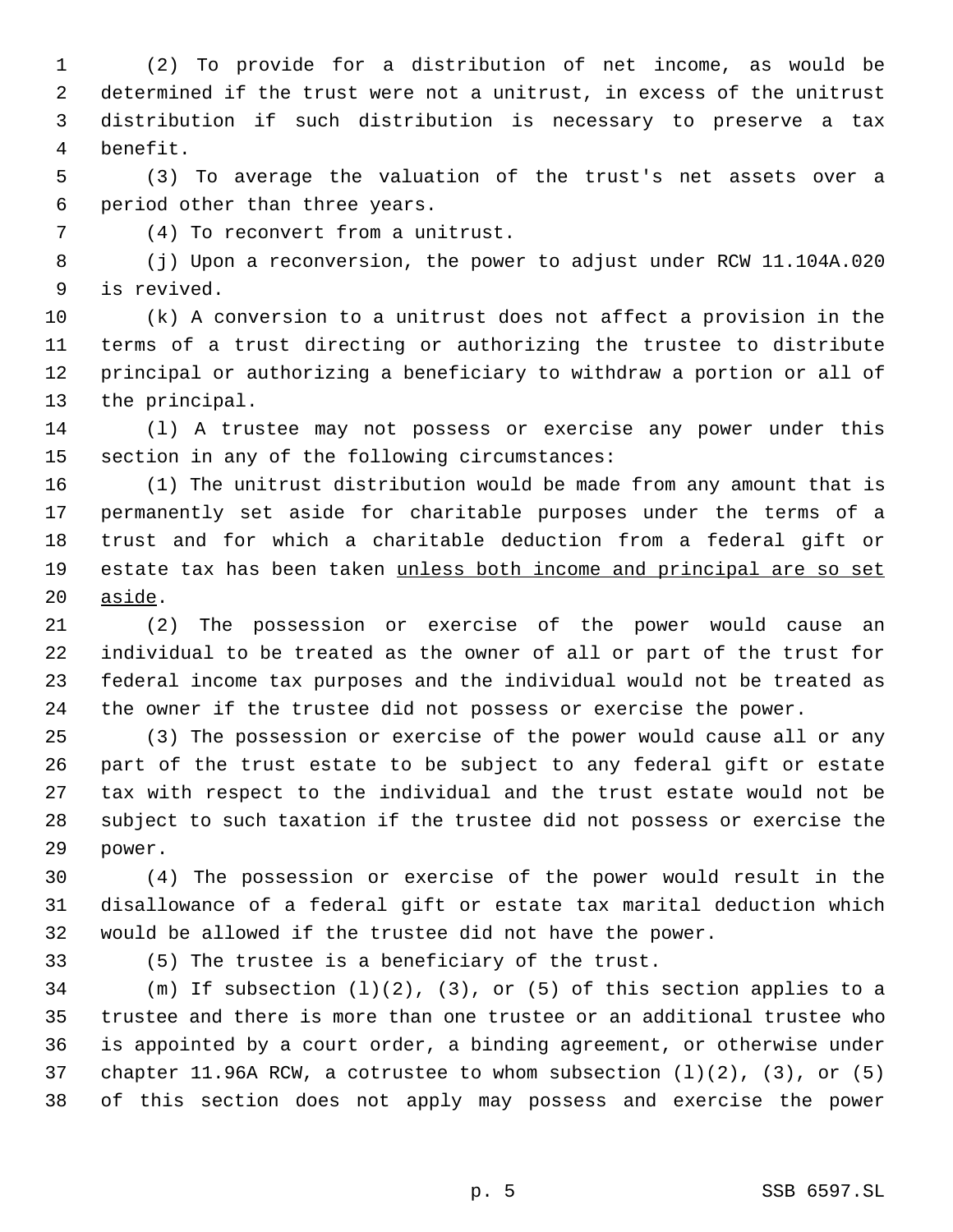unless the possession or exercise of the power by the remaining trustee or trustees is not permitted by the terms of the trust. If subsection (l)(2), (3), or (5) of this section restricts all trustees from possessing or exercising a power under this section, the trustee may petition a court under chapter 11.96A RCW for the court to effect the intended conversion or action.

 (n) A trustee may release any power conferred by this section if any of the following applies:

 (1) The trustee is uncertain about whether possessing or exercising the power will cause a result described in subsection (l)(2), (3), or (4) of this section.

 (2) The trustee determines that possessing or exercising the power will or may deprive the trust of a tax benefit or impose a tax burden not described in subsection (l) of this section.

 The release may be permanent or for a specified period, including a period measured by the life of an individual.

 **Sec. 2.** RCW 11.104A.050 and 2002 c 345 s 201 are each amended to read as follows:

19 After a decedent dies, and subject to chapter 11.10 RCW, in the case of an estate, or after an income interest in a trust ends, the following rules apply:

 (1) A fiduciary of an estate or of a terminating income interest shall determine the amount of net income and net principal receipts received from property specifically given to a beneficiary under the rules in Articles 3 through 5 of this chapter which apply to trustees and the rules in subsection (5) of this section. The fiduciary shall distribute the net income and net principal receipts to the beneficiary who is to receive the specific property.

 (2) A fiduciary shall determine the remaining net income of a decedent's estate or a terminating income interest under the rules in Articles 3 through 5 of this chapter which apply to trustees, except to the extent that the following apply:

 (i) The fiduciary shall include in net income all income from property used to discharge liabilities;

 (ii) The fiduciary shall pay from income or principal, in the fiduciary's discretion, family allowances; fees of attorneys, accountants, and fiduciaries; court costs and other expenses of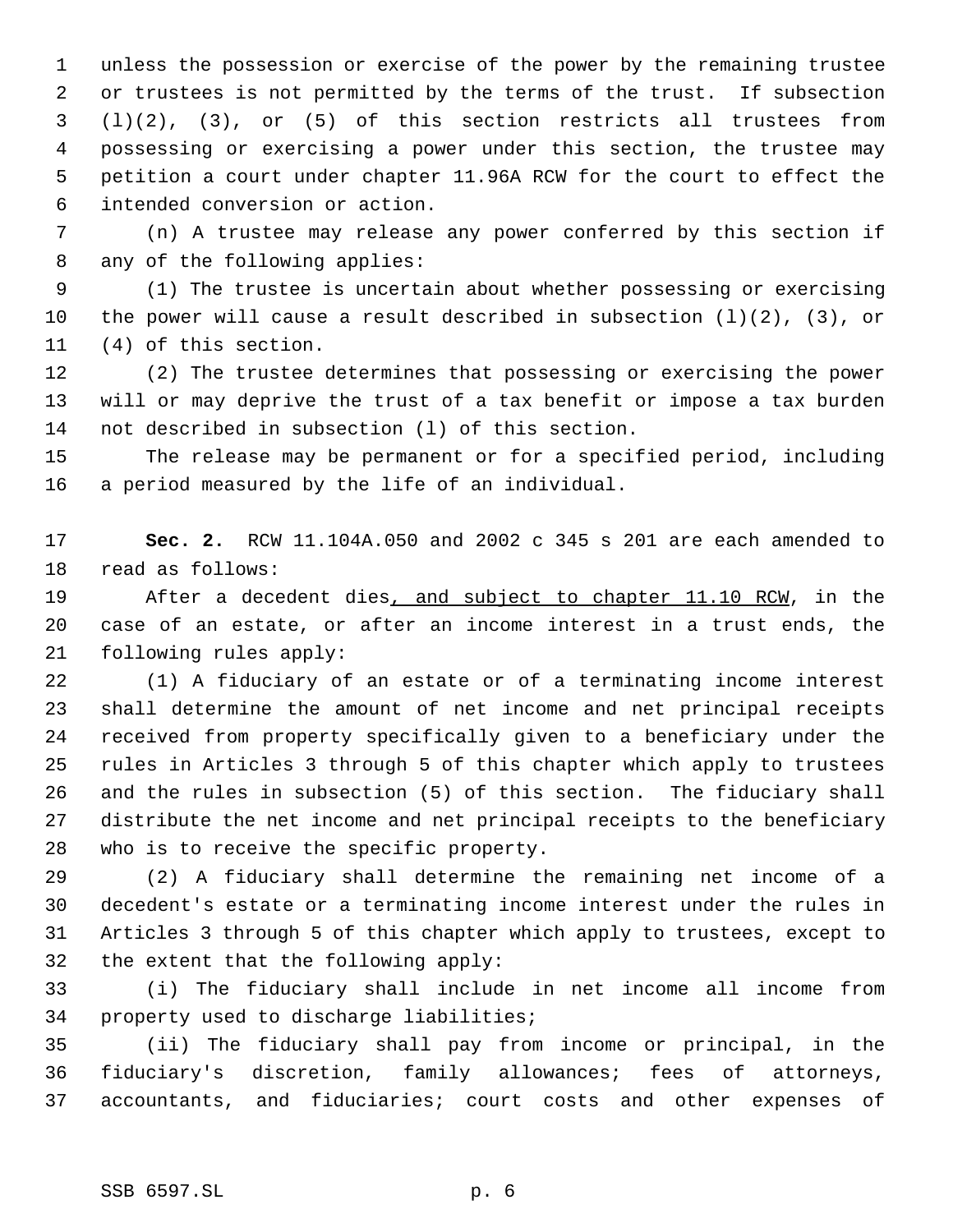administration; and interest on death taxes, but the fiduciary may pay those expenses from income of property passing to a trust for which the fiduciary claims an estate tax marital or charitable deduction only to the extent that the payment of those expenses from income will not cause the reduction or loss of the deduction; and

 (iii) The fiduciary shall pay from principal all other disbursements made or incurred in connection with the settlement of a decedent's estate or the winding up of a terminating income interest, including debts, funeral expenses, disposition of remains, and death taxes and related penalties that are apportioned to the estate or terminating income interest by the will, the terms of the trust, or applicable law.

 (3) A fiduciary shall distribute to a beneficiary who receives a pecuniary amount outright the interest or any other amount provided by the will, the terms of a trust, or applicable law from net income determined under subsection (2) of this section or from principal to the extent that net income is insufficient. Otherwise, no outright gift of a pecuniary amount whether under a will, or under a trust after an income interest ends shall receive interest or any other income.

 (4) A fiduciary shall distribute the net income remaining after distributions required by subsection (3) of this section in the manner described in RCW 11.104A.060 to all other beneficiaries, including a beneficiary who receives a pecuniary amount in trust, even if the beneficiary holds an unqualified power to withdraw assets from the trust or other presently exercisable general power of appointment over the trust.

 (5) A fiduciary may not reduce principal or income receipts from property described in subsection (1) of this section because of a payment described in RCW 11.104A.250 or 11.104A.260 to the extent that the will, the terms of the trust, or applicable law requires the fiduciary to make the payment from assets other than the property or to the extent that the fiduciary recovers or expects to recover the payment from a third party. The net income and principal receipts from the property are determined by including all of the amounts the fiduciary receives or pays with respect to the property, whether those amounts accrued or became due before, on, or after the date of a decedent's death or an income interest's terminating event, and by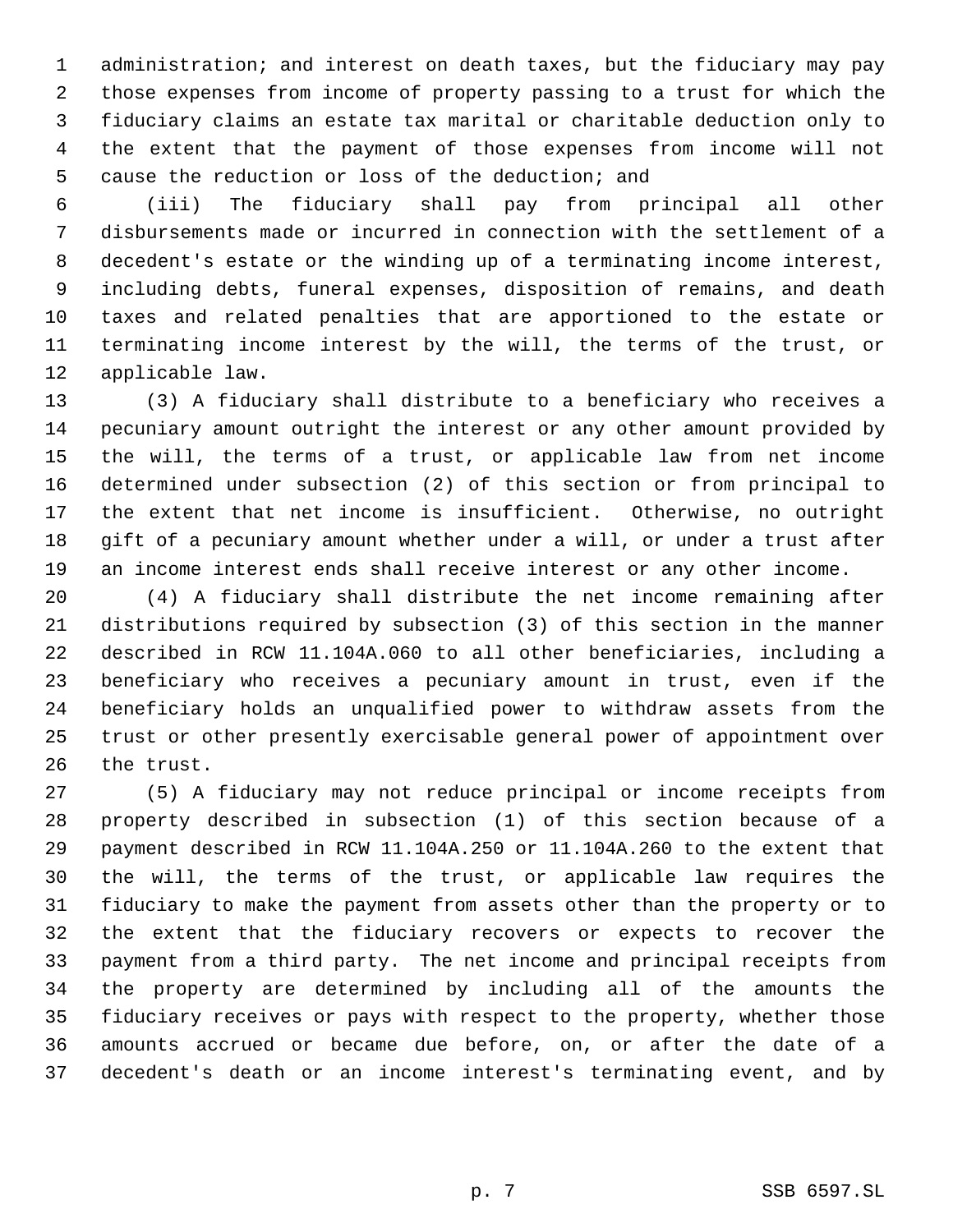making a reasonable provision for amounts that the fiduciary believes the estate or terminating income interest may become obligated to pay after the property is distributed.

 **Sec. 3.** RCW 11.108.010 and 1997 c 252 s 81 are each amended to read as follows:

 Unless the context clearly requires otherwise, the definitions in this section apply throughout this chapter.

 (1) The term "pecuniary bequest" means a gift in a governing instrument which either is expressly stated as a fixed dollar amount or is a gift of a dollar amount determinable by the governing instrument, and a gift expressed in terms of a "sum" or an "amount," unless the context dictates otherwise, is a gift of a dollar amount.

 (2) As the context might require, the term "marital deduction" 14 means either the federal or state estate tax deduction or the federal gift tax deduction allowed for transfers to spouses under the Internal 16 Revenue Code or applicable state law.

 (3) The term "maximum marital deduction" means the maximum amount qualifying for the marital deduction.

 (4) The term "marital deduction gift" means a gift intended to qualify for the marital deduction as indicated by a preponderance of the evidence including the governing instrument and extrinsic evidence whether or not the governing instrument is found to be ambiguous.

 (5) The term "governing instrument" includes, but is not limited to: Will and codicils; revocable trusts and amendments or addenda to revocable trusts; irrevocable trusts; beneficiary designations under life insurance policies, annuities, employee benefit plans, and individual retirement accounts; payable-on-death, trust, or joint with right of survivorship bank or brokerage accounts; transfer on death designations or transfer on death or pay on death securities; and documents exercising powers of appointment.

 (6) The term "fiduciary" means trustee or personal representative. Reference to a fiduciary in the singular includes the plural where the context requires.

34 (7) The term "gift" refers to all gifts, legacies, devises, and 35 bequests made in a governing instrument, whether outright or in trust, and whether made during the life of the transferor or as a result of 37 the transferor's death.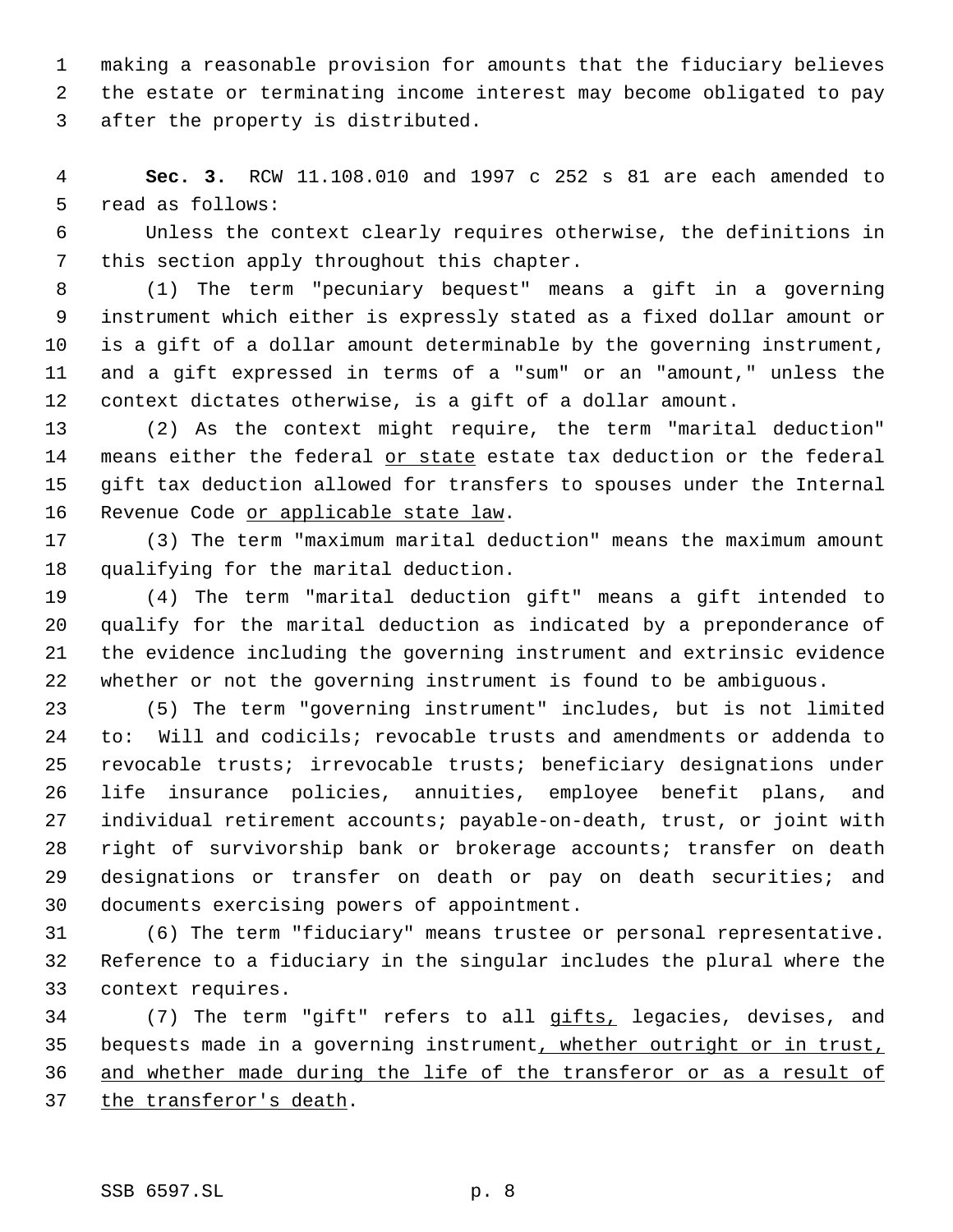(8) The term "transferor" means the testator, donor, grantor, or other person making a gift.

 (9) The term "spouse" includes the transferor's surviving spouse in the case of a deceased transferor.

 NEW SECTION. **Sec. 4.** A new section is added to chapter 11.108 RCW to read as follows:

 (1) The legislature finds that the citizens and residents of the state, and nonresidents of the state having property located in Washington, desire to take full advantage of the exemptions, exclusions, deductions, and credits allowable under the federal estate, gift, income, and generation-skipping transfer taxes, and the Washington counterparts to those taxes, if any, unless the facts and circumstances indicate otherwise, or the transferor has expressed a contrary intent in the governing instrument.

 (2) In interpreting, construing, or administering a governing instrument, absent a clear expression of intent by the transferor to the contrary, the following presumptions apply and may only be rebutted by clear, cogent, and convincing evidence to the contrary, but these presumptions of intent do not require the making of any particular voluntary tax election:

 (a) The transferor intended to take advantage of the maximum benefit of tax deductions, exemptions, exclusions, or credits;

 (b) The transferor intended any gift to a spouse made outright and free of trust is to qualify for the gift or estate tax marital 25 deduction and to be a marital deduction gift; and

 (c) If the governing instrument refers to a trust as a marital trust, QTIP trust, or spousal trust, or refers to qualified terminable interest property, QTIP, or QTIP property, sections 2044, 2056, and 2523 of the Internal Revenue Code or similar provisions of applicable state law, the transferor intended the property passing to such a trust and the trust to qualify for the applicable gift or estate tax martial deduction, and for the gift to qualify for a marital deduction gift.

 (3) References in this chapter to provisions of the Internal Revenue Code include references to similar provisions, if any, of applicable state law.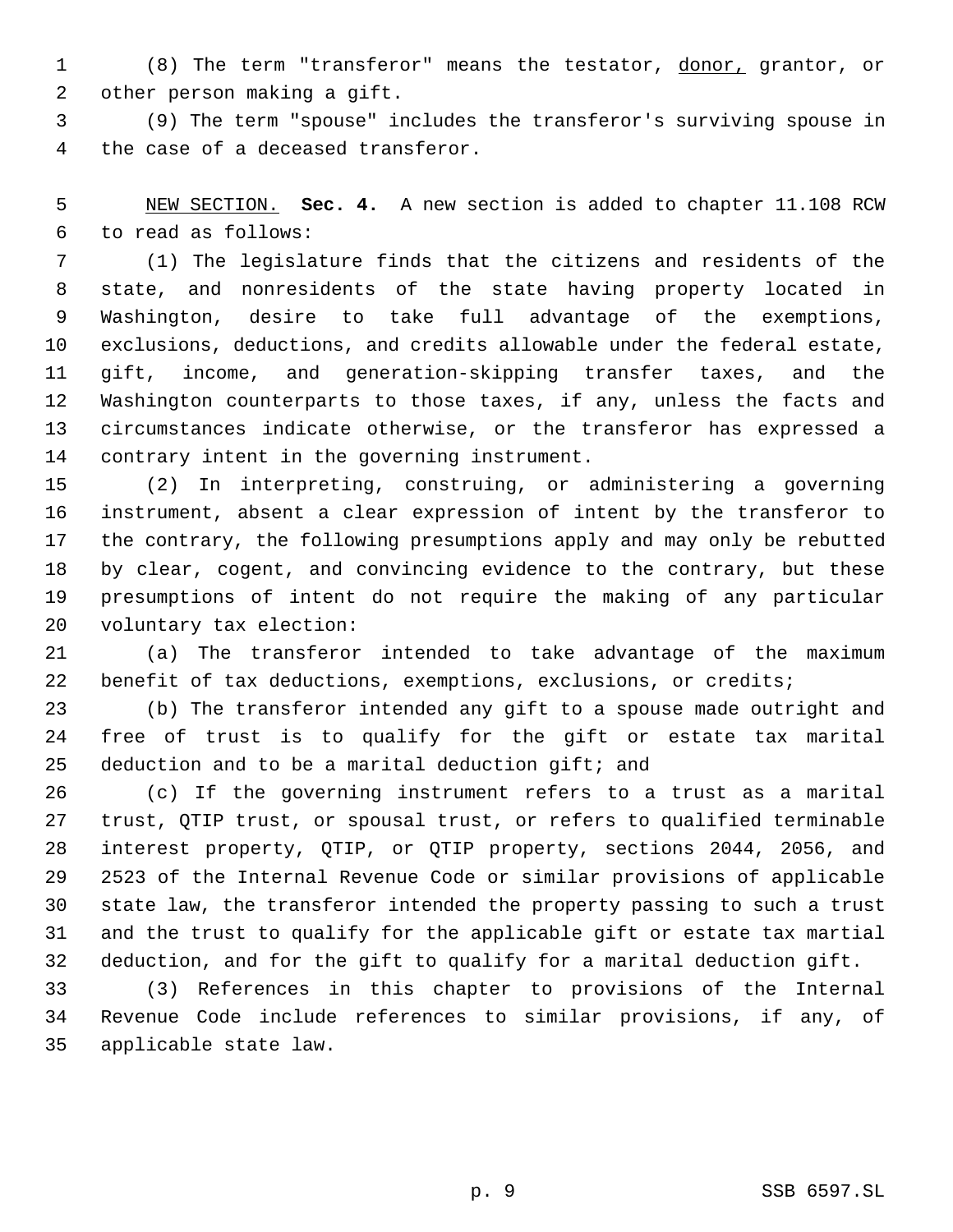**Sec. 5.** RCW 11.108.025 and 1997 c 252 s 83 are each amended to read as follows:

Unless a governing instrument directs to the contrary:

 (1) The fiduciary shall have the power to make elections, in whole or in part, to qualify property for the marital deduction as qualified terminable interest property under section 2056(b)(7) or 2523(f) of the Internal Revenue Code or, if the surviving spouse is not a citizen of the United States, under section 2056A of the Internal Revenue Code. Further, the fiduciary shall have the power to make generation-skipping transfer tax allocations under section 2632 of the Internal Revenue Code.

 (2) The fiduciary making an election under section 2056(b)(7), 2523(f), or 2056A of the Internal Revenue Code or making an allocation under section 2632 of the Internal Revenue Code may benefit personally from the election or allocation, with no duty to reimburse any other person interested in the election or allocation. The fiduciary shall have no duty to make any equitable adjustment and shall have no duty to treat interested persons impartially in respect of the election or allocation.

 (3) The fiduciary of a trust, if an election is made under section 2056(b)(7), 2523(f), or 2056A of the Internal Revenue Code, if an allocation is made under section 2632 of the Internal Revenue Code, or if division of a trust is of benefit to the persons interested in the trust, may divide the trust into two or more separate trusts, of equal or unequal value, if:

 (a) The terms of the separate trusts which result are substantially identical to the terms of the trust before division;

 (b) In the case of a trust otherwise qualifying for the marital deduction under the Internal Revenue Code, the division shall not prevent a separate trust for which the election is made from qualifying for the marital deduction; and

 (c) The allocation of assets shall be based upon the fair market value of the assets at the time of the division.

 (4) For state and federal estate tax purposes, a fiduciary may make inconsistent elections under section 2056(b)(7) or 2056A of the Internal Revenue Code and under similar provisions of applicable state law.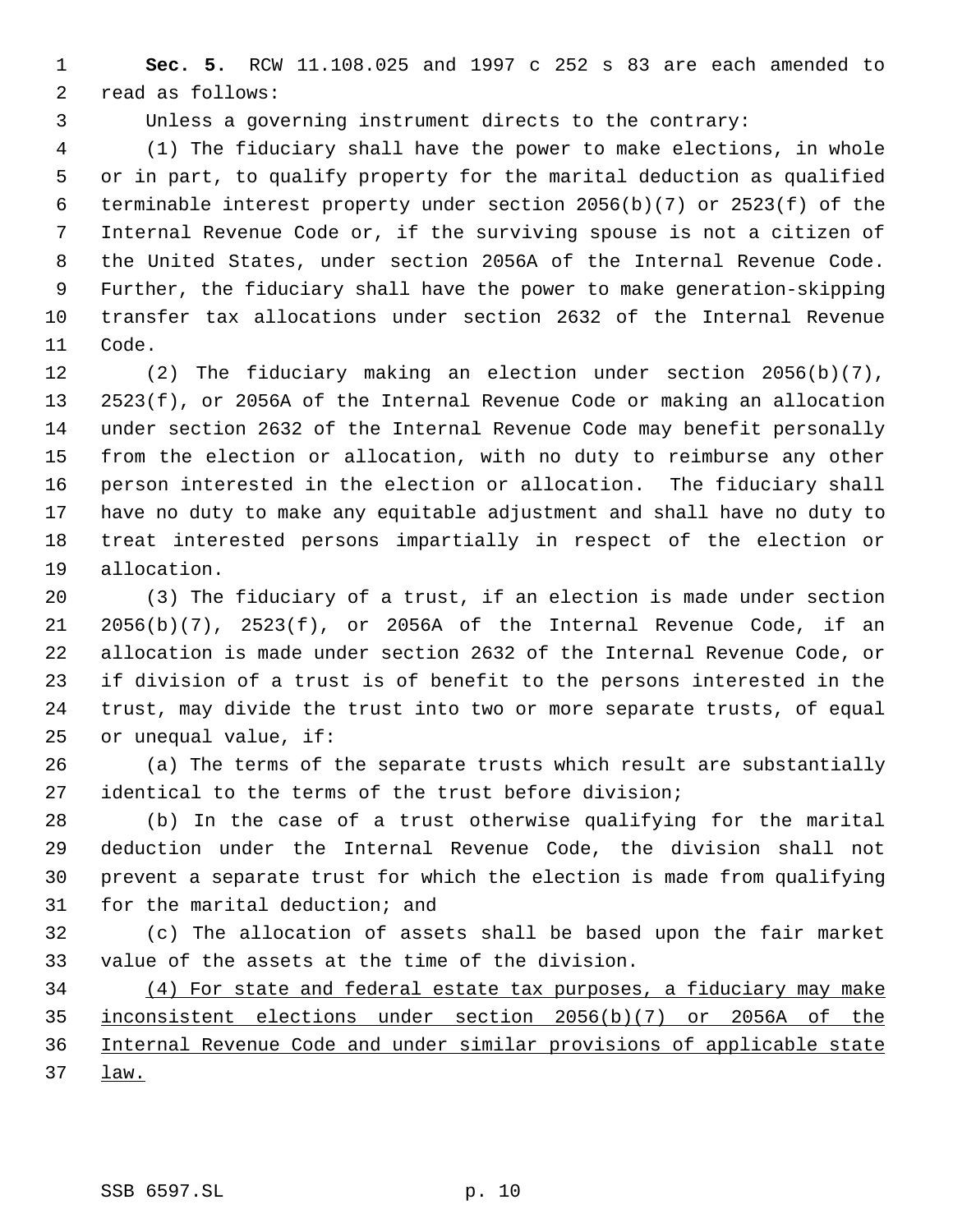**Sec. 6.** RCW 11.108.060 and 1999 c 44 s 1 are each amended to read as follows:

 For an estate that exceeds the amount exempt from state or federal tax by virtue of the credit under section 2010 of the Internal Revenue Code, if taking into account applicable adjusted taxable gifts as defined in section 2001(b) of the Internal Revenue Code, any marital deduction gift that is conditioned upon the transferor's spouse surviving the transferor for a period of more than six months, is governed by the following:

 (1) A survivorship requirement expressed in the governing 11 instrument in excess of six months or which may exceed six months, other than survival by a spouse of a common disaster resulting in the death of the transferor, does not apply to property passing under the marital deduction gift, and for the gift, the survivorship requirement 15 ((is limited to a six-month period beginning with the transferor's death)) may not exceed the period ending six months following the 17 transferor's date of death, as established under section 2056(b)(3) of 18 the Internal Revenue Code.

19 (2) If the property that is the subject of the marital deduction gift is passing or is to be held in trust, as opposed to passing outright, it must be held in a trust meeting the requirements of section 2056(b)(7) of the Internal Revenue Code the corpus of which must: (a) Pass as though the spouse failed to survive the transferor if the spouse, in fact, fails to survive the term specified in the governing instrument; and (b) pass to the spouse under the terms of the governing instrument if the spouse, in fact, survives the term specified in the governing instrument.

 **Sec. 7.** RCW 11.108.900 and 1999 c 42 s 631 are each amended to read as follows:

 $(1)$  This chapter applies to all estates, trusts, and governing instruments in existence on or any time after March 7, 1984, and to all proceedings with respect thereto after that date, whether the proceedings commenced before or after that date, and including distributions made after that date. This chapter shall not apply to any governing instrument the terms of which expressly or by necessary implication make this chapter inapplicable. The judicial and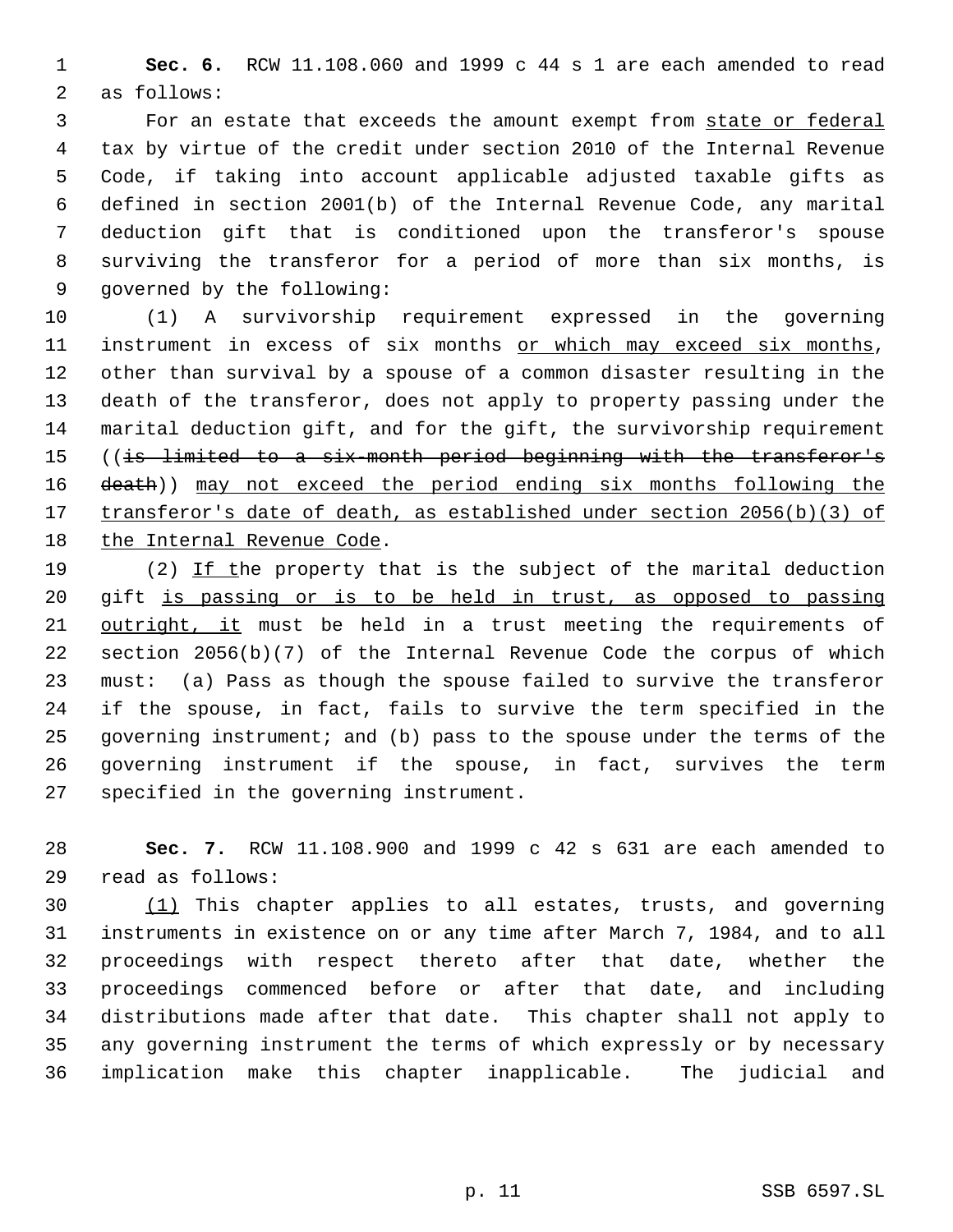nonjudicial dispute resolution procedures of chapter 11.96A RCW apply to this chapter.

 (2) Sections 3 through 6, chapter -- (this act), Laws of 2006 are remedial in nature and shall be liberally applied in order to achieve 5 the purposes of this act.

 **Sec. 8.** RCW 11.95.070 and 1985 c 30 s 37 are each amended to read as follows:

 (1) This chapter does not apply to any power as trustee described in and subject to RCW 11.98.019.

 (2) This chapter does not apply to the powers of a personal representative of the estate of a decedent when acting in the capacity 12 of personal representative.

 (3) Sections 33 through 36, 38, and 39, chapter 149, Laws of 1984 and the 1984 recodification of RCW 64.24.050 as RCW 11.95.050 apply as of January 1, 1985, to all existing or subsequently created powers of appointment, but not to any power of appointment that expressly or by 17 necessary implication ((make[s])) makes those 1984 changes inapplicable.

 **Sec. 9.** RCW 11.24.020 and 1965 c 145 s 11.24.020 are each amended to read as follows:

21 Upon the filing of the petition referred to in RCW 11.24.010, ( $(a - b)$  citation shall be issued)) notice shall be given as provided in RCW 11.96A.100 to the executors who have taken upon themselves the execution of the will, or to the administrators with the will annexed, 25 ((and)) to all legatees named in the will ((residing in the state,)) or to their guardians if any of them are minors, or their personal 27 representatives if any of them are dead, ((requiring them to appear before the court, on a day therein specified, to show cause why the petition should not be granted)) and to all persons interested in the matter, as defined in RCW 11.96A.030(5).

 **Sec. 10.** RCW 11.96A.030 and 2002 c 66 s 2 are each amended to read as follows:

 The definitions in this section apply throughout this chapter unless the context clearly requires otherwise.

(1) "Matter" includes any issue, question, or dispute involving: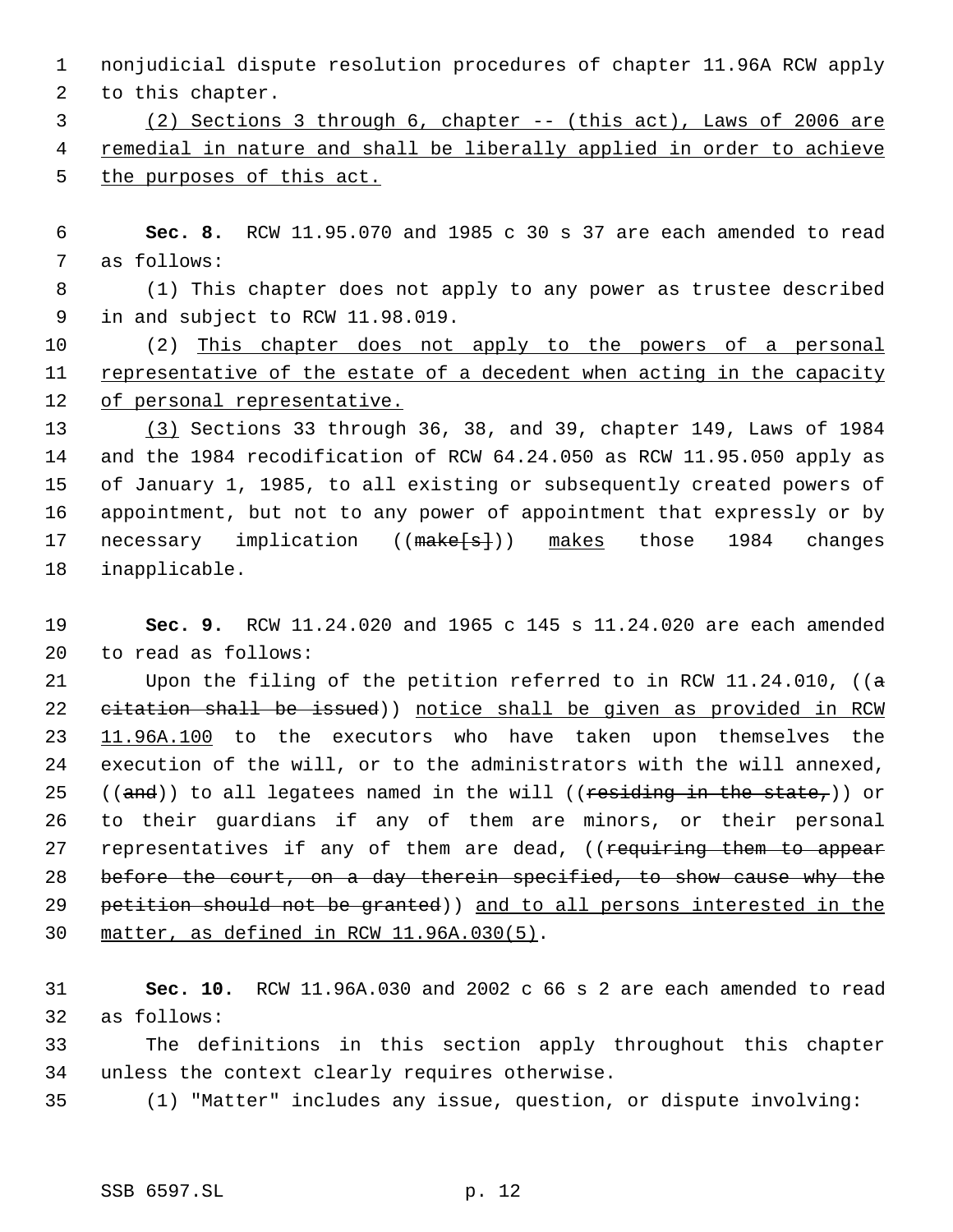(a) The determination of any class of creditors, devisees, legatees, heirs, next of kin, or other persons interested in an estate, trust, nonprobate asset, or with respect to any other asset or property interest passing at death;

 (b) The direction of a personal representative or trustee to do or to abstain from doing any act in a fiduciary capacity;

 (c) The determination of any question arising in the administration of an estate or trust, or with respect to any nonprobate asset, or with respect to any other asset or property interest passing at death, that may include, without limitation, questions relating to: (i) The construction of wills, trusts, community property agreements, and other writings; (ii) a change of personal representative or trustee; (iii) a change of the situs of a trust; (iv) an accounting from a personal representative or trustee; or (v) the determination of fees for a personal representative or trustee;

 (d) The grant to a personal representative or trustee of any necessary or desirable power not otherwise granted in the governing 18 instrument or given by law;

 (e) The amendment, reformation, or conformation of a will or a trust instrument to comply with statutes and regulations of the United States internal revenue service in order to achieve qualification for deductions, elections, and other tax requirements, including the qualification of any gift thereunder for the benefit of a surviving spouse who is not a citizen of the United States for the estate tax marital deduction permitted by federal law, including the addition of mandatory governing instrument requirements for a qualified domestic trust under section 2056A of the internal revenue code, the qualification of any gift thereunder as a qualified conservation easement as permitted by federal law, or the qualification of any gift for the charitable estate tax deduction permitted by federal law, including the addition of mandatory governing instrument requirements for a charitable remainder trust; and

 (f) With respect to any nonprobate asset, or with respect to any other asset or property interest passing at death, including joint tenancy property, property subject to a community property agreement, or assets subject to a pay on death or transfer on death designation:

 (i) The ascertaining of any class of creditors or others for purposes of chapter 11.18 or 11.42 RCW;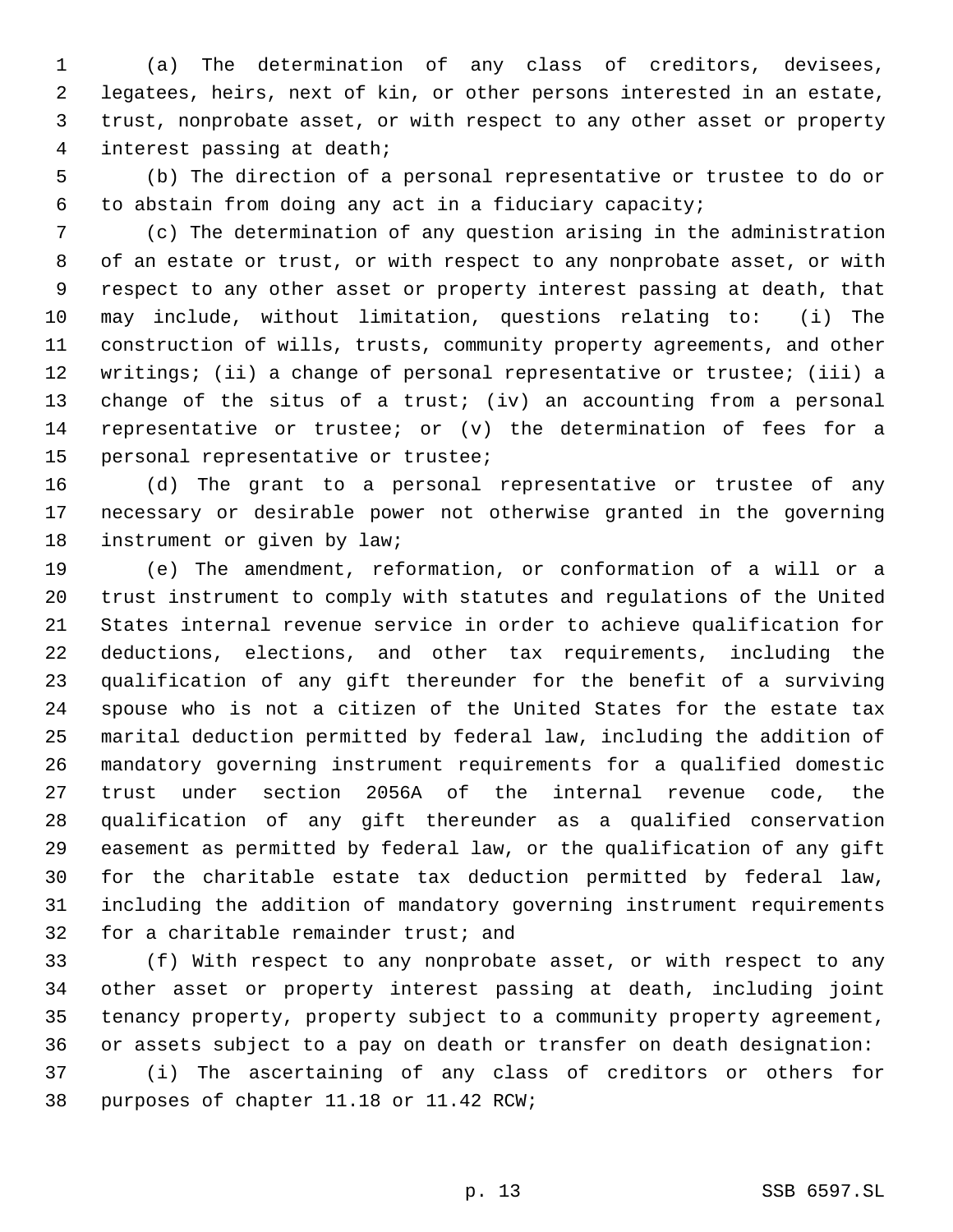(ii) The ordering of a qualified person, the notice agent, or resident agent, as those terms are defined in chapter 11.42 RCW, or any combination of them, to do or abstain from doing any particular act with respect to a nonprobate asset;

 (iii) The ordering of a custodian of any of the decedent's records relating to a nonprobate asset to do or abstain from doing any particular act with respect to those records;

 (iv) The determination of any question arising in the 9 administration under chapter 11.18 or 11.42 RCW of a nonprobate asset;

 (v) The determination of any questions relating to the abatement, rights of creditors, or other matter relating to the administration, settlement, or final disposition of a nonprobate asset under this title;

 (vi) The resolution of any matter referencing this chapter, including a determination of any questions relating to the ownership or distribution of an individual retirement account on the death of the 17 spouse of the account holder as contemplated by RCW 6.15.020(6);

 (vii) The resolution of any other matter that could affect the nonprobate asset.

(2) "Notice agent" has the meanings given in RCW 11.42.010.

(3) "Nonprobate assets" has the meaning given in RCW 11.02.005.

 (4) "Party" or "parties" means each of the following persons who has an interest in the subject of the particular proceeding and whose name and address are known to, or are reasonably ascertainable by, the petitioner:

- (a) The trustor if living;
- (b) The trustee;
- (c) The personal representative;
- (d) An heir;

 (e) A beneficiary, including devisees, legatees, and trust beneficiaries;

 (f) The surviving spouse of a decedent with respect to his or her interest in the decedent's property;

(g) A guardian ad litem;

(h) A creditor;

 (i) Any other person who has an interest in the subject of the particular proceeding;

(j) The attorney general if required under RCW 11.110.120;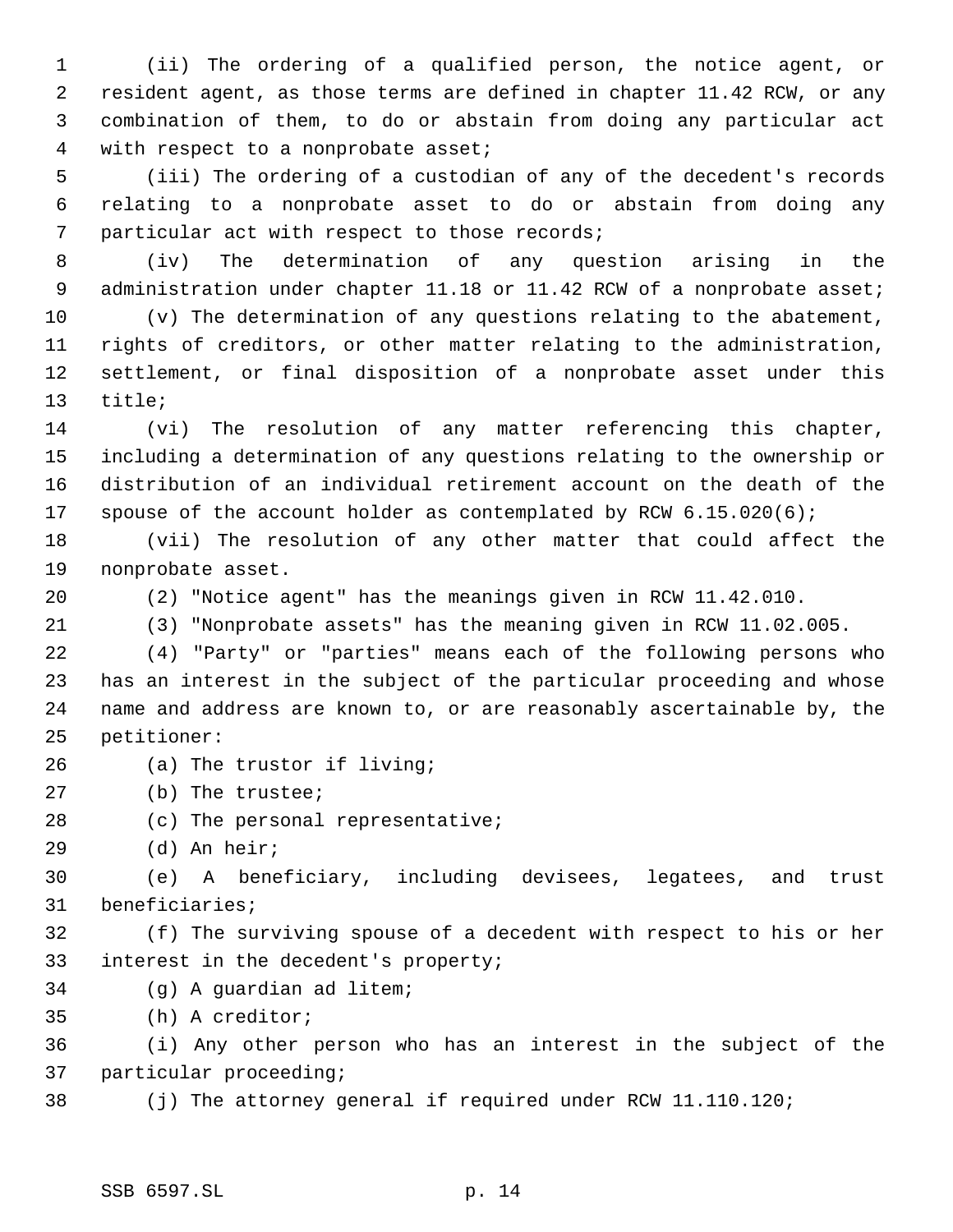(k) Any duly appointed and acting legal representative of a party such as a guardian, special representative, or attorney in fact;

 (l) Where applicable, the virtual representative of any person described in this subsection the giving of notice to whom would meet notice requirements as provided in RCW 11.96A.120;

 (m) Any notice agent, resident agent, or a qualified person, as those terms are defined in chapter 11.42 RCW; and

 (n) The owner or the personal representative of the estate of the deceased owner of the nonprobate asset that is the subject of the particular proceeding, if the subject of the particular proceeding relates to the beneficiary's liability to a decedent's estate or creditors under RCW 11.18.200.

 (5) "Persons interested in the estate or trust" means the trustor, if living, all persons beneficially interested in the estate or trust, persons holding powers over the trust or estate assets, the attorney general in the case of any charitable trust where the attorney general would be a necessary party to judicial proceedings concerning the trust, and any personal representative or trustee of the estate or trust.

 (6) "Principal place of administration of the trust" means the trustee's usual place of business where the day-to-day records pertaining to the trust are kept, or the trustee's residence if the trustee has no such place of business.

 (7) The "situs" of a trust means the place where the principal place of administration of the trust is located, unless otherwise provided in the instrument creating the trust.

(8) "Trustee" means any acting and qualified trustee of the trust.

 (9) "Representative" and other similar terms refer to a person who virtually represents another under RCW 11.96A.120.

 (10) "Citation" or "cite" and other similar terms, when required of 31 a person interested in the estate or trust or a party to a petition, means to give notice as required under RCW 11.96A.100. "Citation" or 33 "cite" and other similar terms, when required of the court, means to order, as authorized under RCW 11.96A.020 and 11.96A.060, and as authorized by law.

 NEW SECTION. **Sec. 11.** A new section is added to chapter 11.96A RCW to read as follows: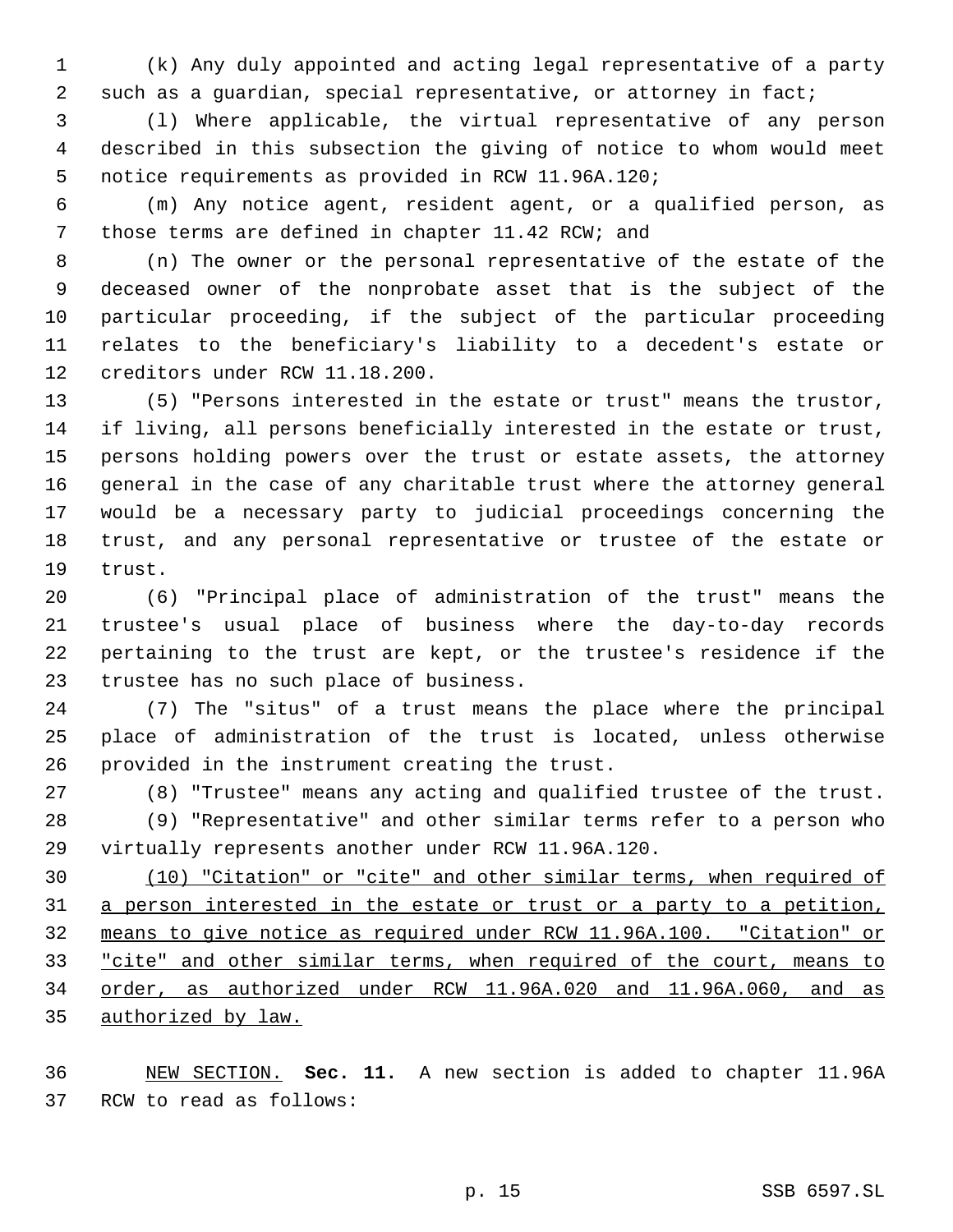In all matters governed by this title, discovery shall be permitted only in the following matters:

 (1) A judicial proceeding that places one or more specific issues in controversy that has been commenced under RCW 11.96A.100, in which case discovery shall be conducted in accordance with the superior court civil rules and applicable local rules; or

 (2) A matter in which the court orders that discovery be permitted on a showing of good cause, in which case discovery shall be conducted in accordance with the superior court civil rules and applicable local rules unless otherwise limited by the order of the court.

 NEW SECTION. **Sec. 12.** A new section is added to chapter 11.95 RCW to read as follows:

 A person shall not be treated as having made a disposition in trust for the use of that individual by reason of a lapse of a power of withdrawal over the income or corpus of a trust created by another person. For this purpose, notification to the trustee of the trust of an intent not to exercise the power of withdrawal shall not be treated as a release of the power of withdrawal, but shall be treated as a lapse of the power.

 **Sec. 13.** RCW 6.32.250 and 1987 c 442 s 1115 are each amended to read as follows:

 This chapter does not authorize the seizure of, or other interference with, (1) any property which is expressly exempt by law from levy and sale by virtue of an execution, attachment, or garnishment; or (2) any money, thing in action or other property held in trust for a judgment debtor where the trust has been created by, or the fund so held in trust has proceeded from, a person other than the judgment debtor; or (3) the earnings of the judgment debtor for personal services to the extent they would be exempt against 30 garnishment of the employer under RCW 6.27.150. For purposes of this section, a person shall not be treated as having made a disposition in 32 trust for the use of that person by reason of a lapse of a power of withdrawal over the income or corpus of a trust created by another person. For this purpose, notification to the trustee of the trust of an intent not to exercise the power of withdrawal shall not be treated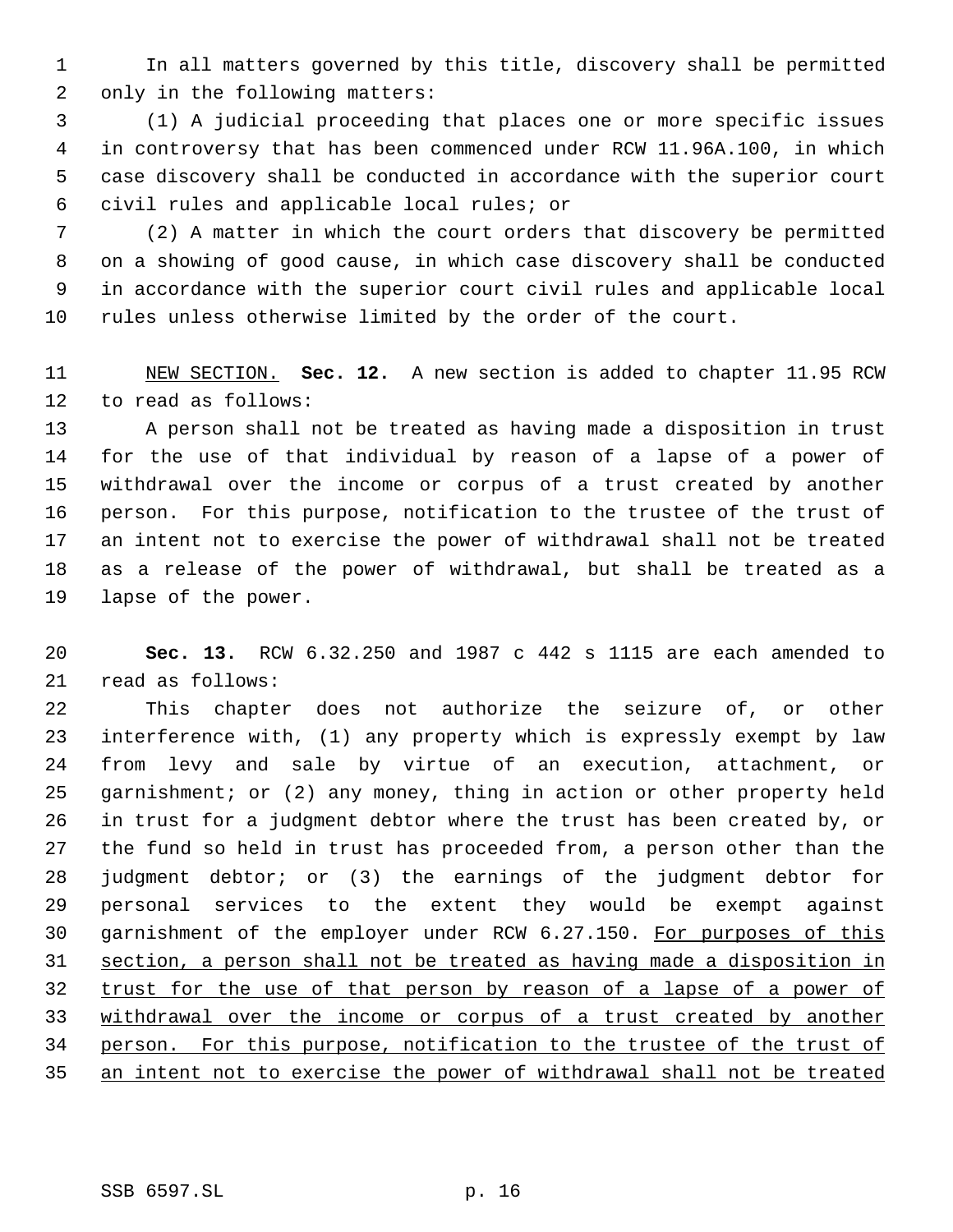as a release of the power of withdrawal, but shall be treated as a

2 lapse of the power.

 **Sec. 14.** RCW 19.36.020 and Code 1881 s 2324 are each amended to read as follows:

 That all deeds of gift, all conveyances, and all transfers or assignments, verbal or written, of goods, chattels or things in action, made in trust for the use of the person making the same, shall be void 8 as against the existing or subsequent creditors of such person. For purposes of this section, a person shall not be treated as having made a disposition in trust for the use of that person by reason of a lapse of a power of withdrawal over the income or corpus of a trust created 12 by another person. For this purpose, notification to the trustee of the trust of an intent not to exercise the power of withdrawal shall 14 not be treated as a release of the power of withdrawal, but shall be 15 treated as a lapse of the power.

 **Sec. 15.** RCW 11.62.005 and 1994 c 21 s 1 are each amended to read as follows:

 As used in this chapter, the following terms shall have the meanings indicated.

 (1) "Personal property" shall include any tangible personal property, any instrument evidencing a debt, obligation, stock, chose in action, license or ownership, any debt or any other intangible property.

 (2)(a) "Successor" and "successors" shall mean (subject to subsection (2)(b) of this section):

 (i) That person or those persons who are entitled to the claimed property pursuant to the terms and provisions of the last will and testament of the decedent or by virtue of the laws of intestate succession contained in this title; and/or

 (ii) The surviving spouse of the decedent to the extent that the surviving spouse is entitled to the property claimed as his or her undivided one-half interest in the community property of said spouse and the decedent; and/or

 (iii) The department of social and health services, to the extent of funds expended or paid, in the case of claims provided under RCW 43.20B.080; and/or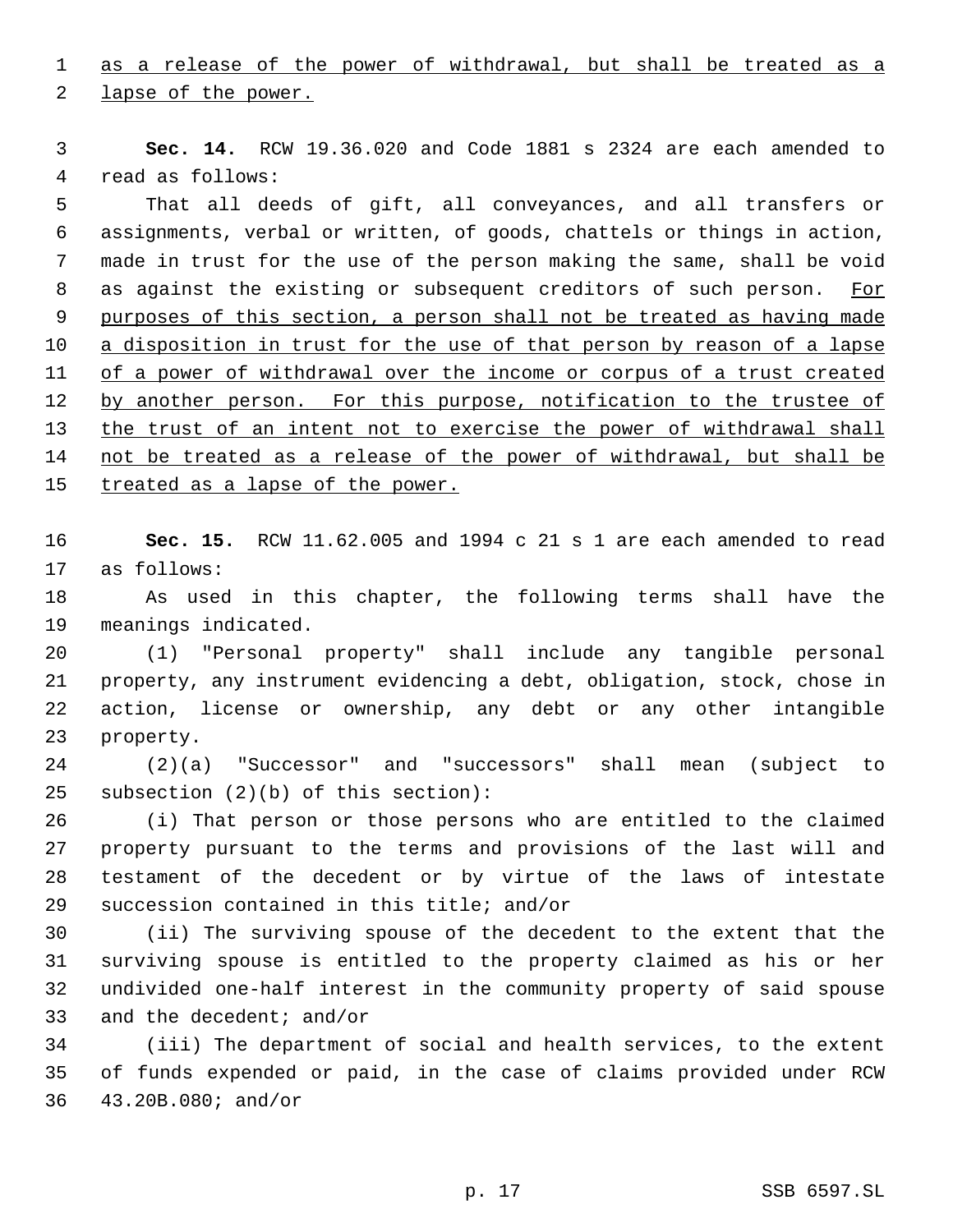(iv) This state, in the case of escheat property.

 (b) Any person claiming to be a successor solely by reason of being a creditor of the decedent or of the decedent's estate, except for the state as set forth in (a)(iii) and (iv) of this subsection, shall be excluded from the definition of "successor".

6 (3) "Person" shall mean any individual or organization( $(-$ 

 (4) "Organization" shall include a)), specifically including but not limited to a bank, credit union, brokerage firm or stock transfer agent, corporation, government or governmental subdivision or agency, business trust, estate, trust, partnership or association, two or more persons having a joint or common interest, or any other legal or commercial entity.

 **Sec. 16.** RCW 11.62.010 and 1995 1st sp.s. c 18 s 60 are each amended to read as follows:

 (1) At any time after forty days from the date of a decedent's death, any person who is indebted to or who has possession of any personal property belonging to the decedent or to the decedent and his or her surviving spouse as a community, which debt or personal property is an asset which is subject to probate, shall pay such indebtedness or deliver such personal property, or so much of either as is claimed, to a person claiming to be a successor of the decedent upon receipt of proof of death and of an affidavit made by said person which meets the requirements of subsection (2) of this section.

 (2) An affidavit which is to be made pursuant to this section shall state:

 (a) The claiming successor's name and address, and that the claiming successor is a "successor" as defined in RCW 11.62.005;

 (b) That the decedent was a resident of the state of Washington on the date of his or her death;

 (c) That the value of the decedent's entire estate subject to probate, not including the surviving spouse's community property interest in any assets which are subject to probate in the decedent's estate, wherever located, less liens and encumbrances, does not exceed 34 ((sixty)) one hundred thousand dollars;

(d) That forty days have elapsed since the death of the decedent;

(e) That no application or petition for the appointment of a

SSB 6597.SL p. 18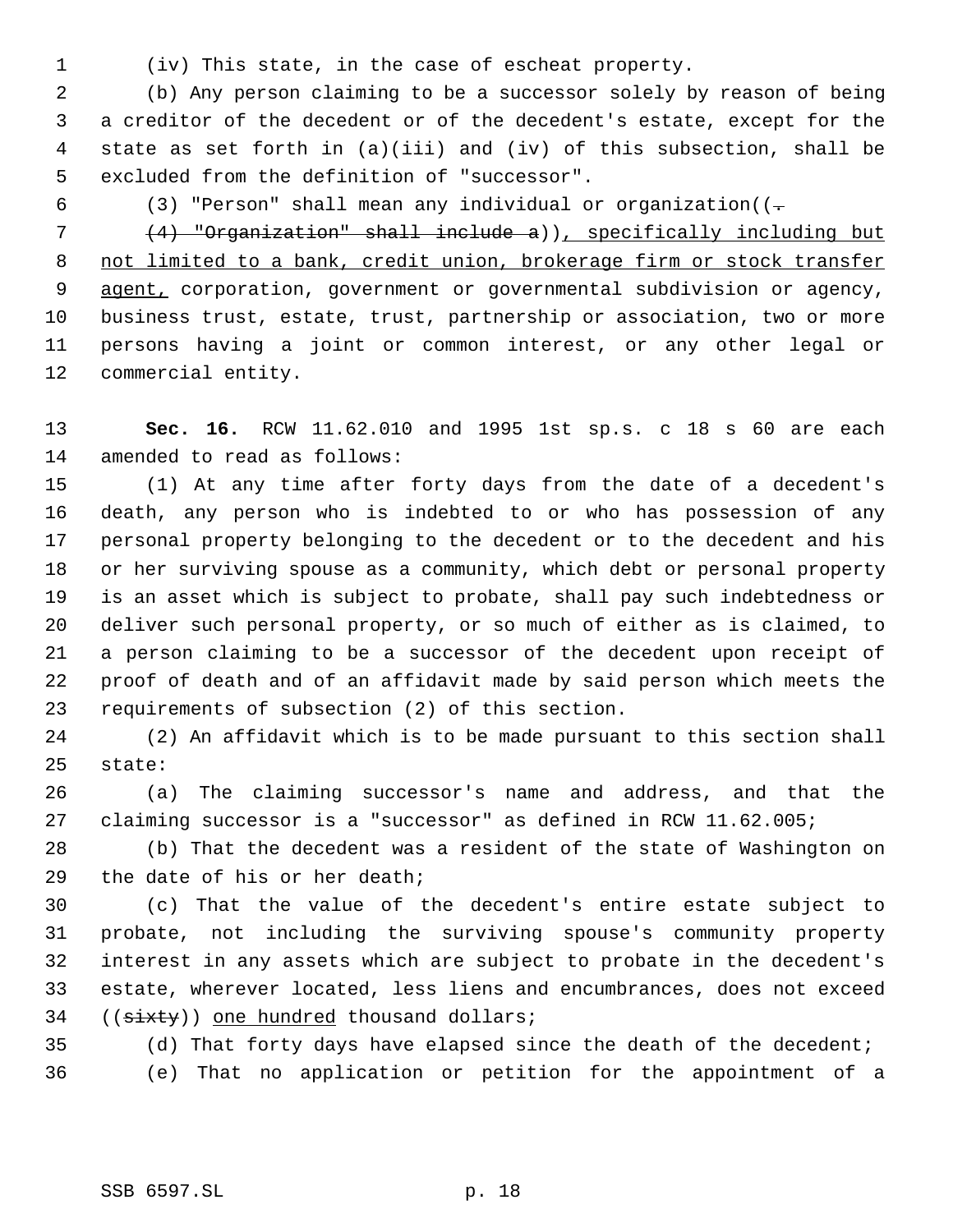personal representative is pending or has been granted in any jurisdiction;

 (f) That all debts of the decedent including funeral and burial expenses have been paid or provided for;

 (g) A description of the personal property and the portion thereof claimed, together with a statement that such personal property is subject to probate;

 (h) That the claiming successor has given written notice, either by personal service or by mail, identifying his or her claim, and describing the property claimed, to all other successors of the decedent, and that at least ten days have elapsed since the service or 12 mailing of such notice; and

 (i) That the claiming successor is either personally entitled to full payment or delivery of the property claimed or is entitled to full payment or delivery thereof on the behalf and with the written authority of all other successors who have an interest therein.

 (3) A transfer agent of any security shall change the registered ownership of the security claimed from the decedent to the person claiming to be the successor with respect to such security upon the presentation of proof of death and of an affidavit made by such person which meets the requirements of subsection (2) of this section. Any governmental agency required to issue certificates of ownership or of license registration to personal property shall issue a new certificate of ownership or of license registration to a person claiming to be a successor of the decedent upon receipt of proof of death and of an affidavit made by such person which meets the requirements of subsection (2) of this section.

 (4) No release from any Washington state or local taxing authority may be required before any assets or debts are paid or delivered to a successor of a decedent as required under this section.

 (5) A copy of the affidavit, including the decedent's social security number, shall be mailed to the state of Washington, department of social and health services, office of financial recovery.

 NEW SECTION. **Sec. 17.** This act clarifies and declares the existing laws of this state. This act is enforceable as to all persons and all trusts regardless of when the trust was created.